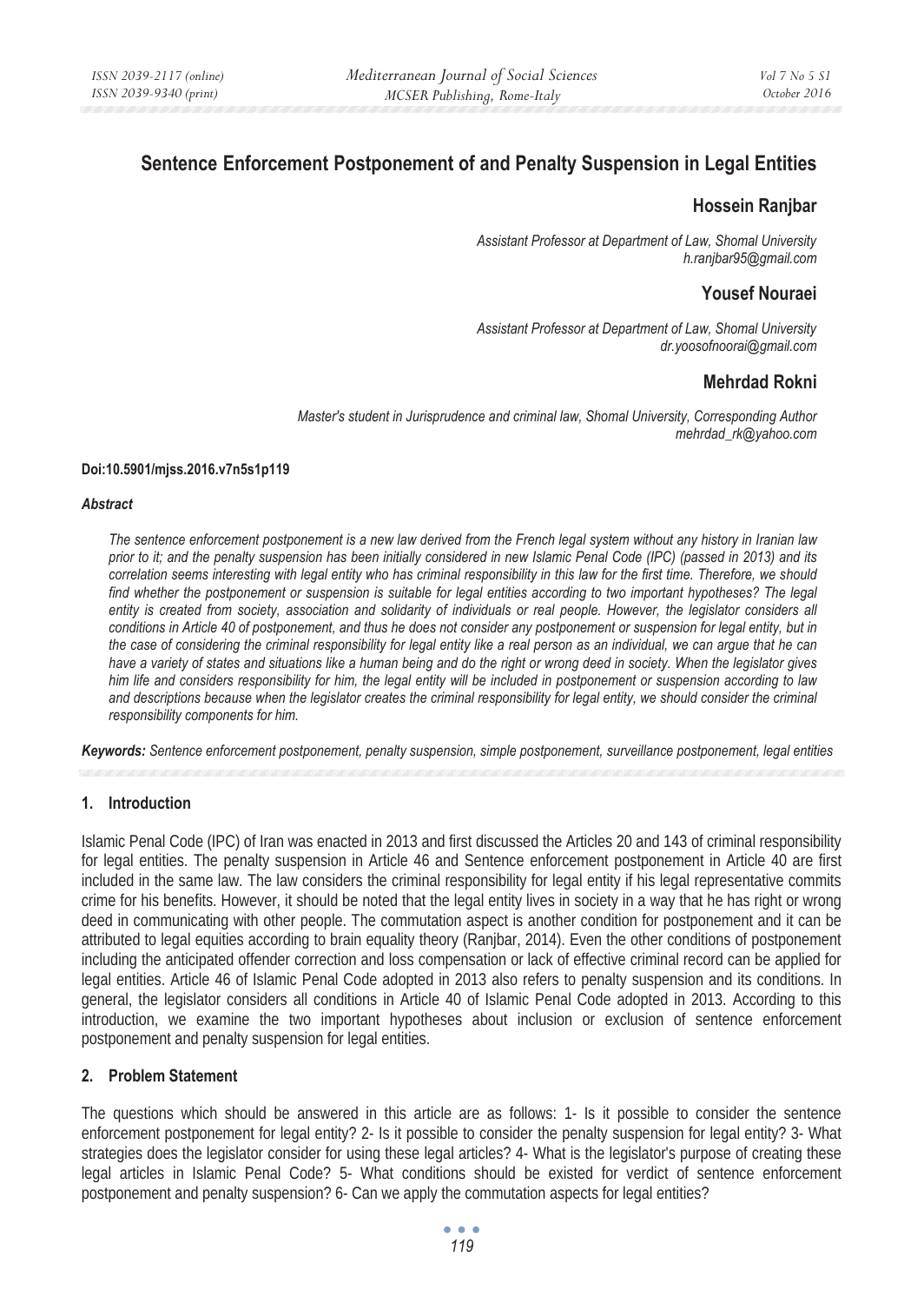# **3. Definitions**

Legal entity consists of the community, association and solidarity of human or real individuals in order to accomplish a specific purpose, whether profit or nonprofit, under the terms and provisions of law (Nourbaha, 2011). Criminal responsibility means imposition of penalty to subject who has the ability or capacity of criminal punishment (Ranjbar, ibid). The conclusion of these two definitions will result in definition of criminal responsibility which has first been considered in new Islamic Penal Code. The penalty suspension means that the sentence enforcement court suspends the punishment in appeal according to the terms and for a certain time in order to correct the offender. The postponement literally means preventing and delaying (Moin Dictionary, 1983). The sentence enforcement postponement means the competent court power to postponing the sentence enforcement after criminalizing the offender (Hungerfor, 2000). The simple sentence enforcement postponement means that the court postpones the penalty and frees the criminal unlimitedly after authenticating the accuser's guilt without determining punishment for him. The supervised enforcement postponement is like the simple postponement, but in addition to the conditions for enforcing the simple postponement, the offender is committed to implement the orders and measures determined by court timely during the postponement.

## **4. Suspension or Postponement of Legal Entities**

According to the bills and legal regulations of other countries, the sentence enforcement postponement is one of the special arrangements for investigating the juvenile delinquency because this institution prefers the "necessity for sentence enforcement after examining the juvenile's case" to data-based legal formalities. Therefore, this type of investigation arrangement is used more in hearings for children and adolescents, but it is not applied in youth crime. For instance, in hearings for up-to-13-year-old male criminals in courts of England, most common sentence was sentence enforcement postponement for them, so that the courts voted for sentence enforcement postponement in 52 percent of criminals. Nowadays, however, the postponement is absolutely considered in most of the countries (such as France and Germany) and it is also applied in adults because if the philosophy of this institution is prevention of punishing the nondangerous criminals, this institution can be applied for both categories of German offenders. Therefore, the French legislators (in Articles 59 and 60) have not considered a certain age group and the criminal will have this legal leniency if he has conditions written in those laws. The sentence enforcement postponement is not among the penalty successors, but it is among the condonation issues in which the neglect of trial is conditional. Two hypotheses of this paper are as follows:

First hypothesis: Legal entities are involved in sentence enforcement postponement and penalty suspension.

Second hypothesis: Legal entities are not involved in sentence enforcement postponement and penalty suspension.

# **5. First Hypothesis Study**

According to the law, it can be perceived that the legal entities are involved in suspension or postponement. According to Article 40, in crimes with Tazir (punishment) grades 6 to 8, the court can postpone the sentence enforcement for 6 months to 2 years based on conditions after approving the offender's guilt considering his individual, familial and social situations and background and circumstances which have led to commitment of crime. Now, if we consider the legal entity as a real person with criminal responsibility, the personal situation covers the legal entity as he may have moods and situations like the social situation. When the legislator gives him life and considers responsibility for him and he lives in the community and has right or wrong deed and affects the other people or legal entities in communication with them, his social status should be considered, and thus the sentence enforcement postponement is considered for him from this perspective provided that we accept the hypothesis under which the legislator has not considered the sum of these situations. However, when it comes to familial status, we can certainly conclude that the legislator has considered the legal entity according to the available definitions of family, and thus there is not any doubt about this case. Here, we can claim that the legislator has considered these three separated cases as well as the real person and legal entity as some of these cases include the real person and the others cover the legal entity. In the case of crime background and circumstances, it should be noted that the legal entity can also records like a real person. Excepting the family status, if we consider the personal and social status for legal entity, he will have wrong and right deeds which make up his background. Therefore, the crime by legal entity is committed under situations; and the right and wrong deeds are formed by all those involved in legal entity.

A) Commutation aspects: Clause (A) of this article refers to commutation aspects. Therefore, we should first know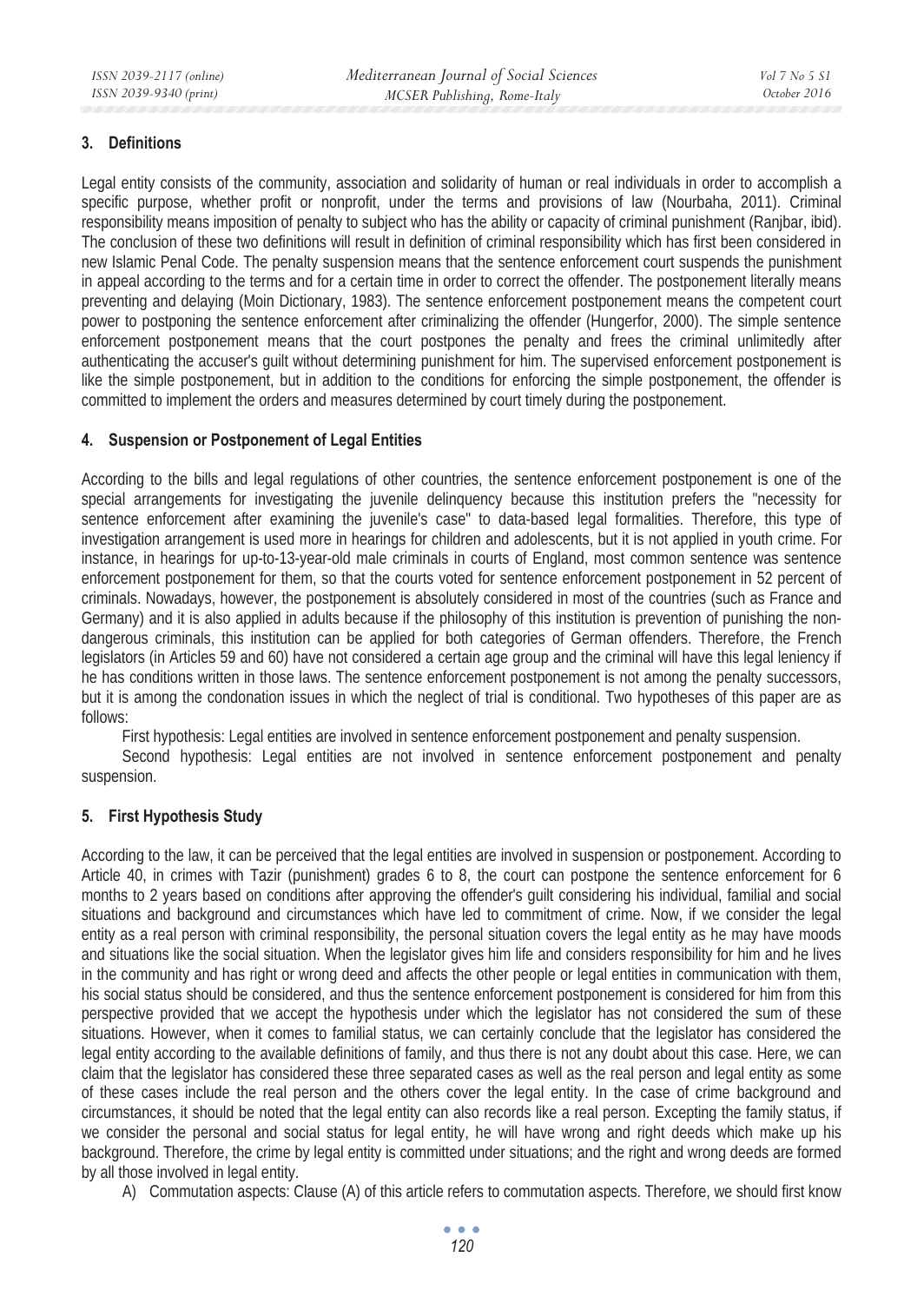the aspects of commutation in order to find whether the commutation aspects can be applied for legal entities or not?

Article 38 refers to commutation aspects, and Clause (A) refers to plaintiff's consent. We can simply accept the fact that a legal entity with criminal responsibility and considered penalties for him such as confiscation of property and cash fine can have plaintiff; and if the plaintiff gives his consent, the commutation can be considered for this legal entity. According to Clause (B) and brain equality theory, if the manager, who is the brain of company, has effective cooperation in detection or helps to find reasons, discover property and objects or does this assistance through workers or employees in company, it will be easy to connect this clause to legal entity according to this theory. Clause (C) generally refers to victim and the specific circumstances affecting the crime commitment including the criminal's reaction to victim's behavior and action. Therefore, this clause does not include the criminal's characteristics and we can exclude the legal entity from it by excuse, but in the case of honorable motive, if the manager(s) is considered as the company brain, the manager's motivation is the sum of decision-makers and legal entity, and thus this clause simply contains the legal entity. Clause (D) refers to the criminal's execution or his confession. The execution can be connected to legal entity like a company through correspondence or other similar ways, but it is not possible for confession; and finally, we should admit that one of the these clauses, and just a part of them, not the whole one, involves the legal entity. Clause (E) refers to the criminal's remorse, good reputation or special situation. For connecting this clause to legal entity, we should argue that the remorse has a personal definition and can be attributed to legal entity as it creates the sense of regret for human who has the power of distinguishing, reasoning and thinking and his emotions are originated from it. However, if this feeling is seen in behavior and actions instead of his words, can we say he is regretful? Can the legal entity compensate his mistakes and losses or not commit the past mistakes? Whether they mean regret? Therefore, the remorse can be attributed to legal entity. Furthermore, the good reputation can be attributed to him when he had not committed any crime and mistake in the past, and thus he has a good reputation like a real person. According to a simple example, when a private airline has no sign of crime in the past and its staff behaves well with people, and in short, the people are satisfied with it and there is not any bad sign in it, and the number of clients is increasing every day, and this good behavior attracts public trust; as this good look to company is also due to its well-known history otherwise people may consider it as an offender and cut their transactions with this company and refer to another company. However, in this offender's special situation, if the "aging and illness" term was not told by legislator, this clause could be fully attributed to legal entity, but the attribution of this special situation to legal entity seems farfetched due to these words. Clause (F) refers to offender's effort to commute the effects of crime or compensating the losses as same as what was described in Clause (E) both for his efforts and compensation of losses and it is linked his remorse. However, the last Clause (G) refers to accomplice's poor intervention in crime. According to law, the real or legal people or sum of them can participate in crime. Furthermore, a legal entity with several legal entities, or a legal entity with real person can be as the accomplice. According to the study on aspects of commutation, it is found that most of its clauses are not against the inclusion of legal entity.

- B) Forecast of perpetrator correction: The court should investigate the forecast of perpetrator correction and if it is found that he will be corrected in the future, it can postpone the sentence enforcement. According to literal translation of correction, the court forecasts that the perpetrator will have behavior and activities under the law without any act or conduct against the law or any crime. Furthermore, he does good deeds in society, so that he will not commit the crime, and thus all of his behavior and actions are in a positive direction. Now, if a legal entity does a charitable act or help the charity, are they as correction and can the court forecast that he will not do any practice contrary to law? Or cannot forecast that the legal entity is regretted as described in the preceding pages and does the normal and legal activities?
- C) Compensation for losses or making arrangements to compensate: It should be explicitly argued that the legal entity can compensate the losses for victim as a real person in the form of paying money or restitution of property or asking the victim wants for a deadline to agree on how the damage can be compensated. There will not be any problem in involving the legal entity in this clause, and it should be noted that this involvement is simply acceptable. It is noteworthy that the French court does not announce the above-mentioned forecast conditions in Article 60 while making decision on sentence enforcement postponement (B132, 122, 2004, Crim, 18 mai c.n°). Meanwhile, according to Article 132 of German Penal Code, clause (a), the court can "order the criminal due to the committing crime during the sentence enforcement postponement period", and this case also indicate the consistency of our law with other countries.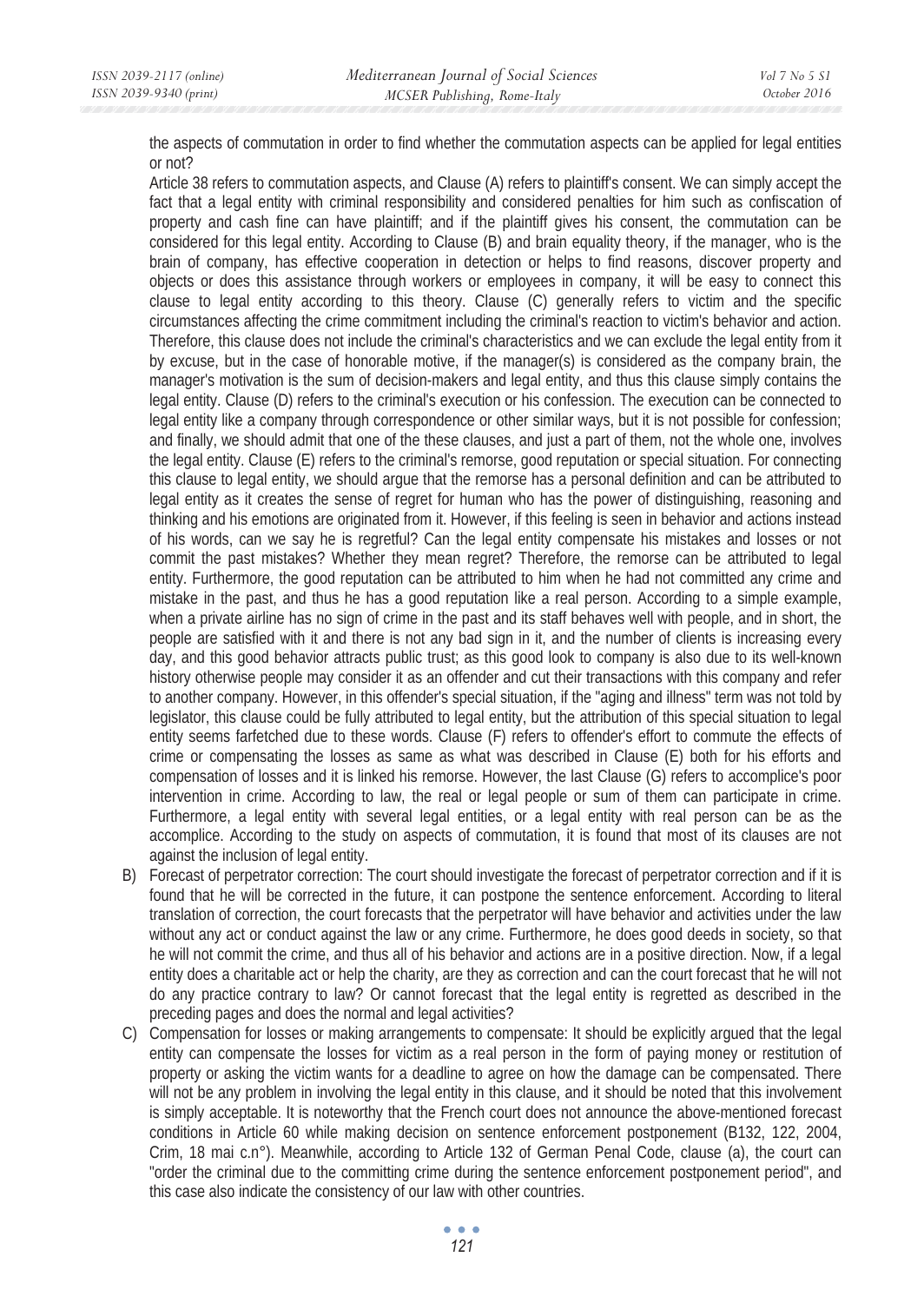D) Lack of effective criminal record: According to clause of article, the effective condemnation deprives the convict of social rights according to execution of sentence based on Article 25 of this law. Let us now have a simple and general adaptation, Article 25 declares that the clauses (B) and (C) do not include the legal entity, but clause (A) can be studied for this case because as we say the dissolution of legal entity is like death for human, thus we can attribute seven years of sentence for life depriving punishment to legal entity, while in Article 26, clause (L) reinforces this idea by referring to board establishment, department or membership in public, private and cooperative companies or brand registration; because we know that the legal entity can attend in other legal companies as the board member under the conditions in accordance with articles of commercial code; here, we do not mention them for avoiding the overstatement. At the end of this clause, it seems interesting to note that the Article 40 of IPC (Islamic Penal Code) stipulates: "the court can", so the issue of sentence enforcement postponement is among the authorities of courts. In other words, the sentence enforcement postponement is not essentially the offender right, but as an option available for court; while, according to Article 59.132 of German Penal Code, the court is not responsible for this case; and according to Article 60 of French Penal Code, the issue of this postponement is among the court's authorities. However, in some countries such as England, the detection of court based on criminal's merit is not enough, but his own satisfaction is also a fundamental condition and the judge cannot does it without an agreement with offender. It seems that since the leniency measures are not among the criminal's right, his satisfaction or dissatisfaction does not have any impact on their practices. (Tomas, 2008) The way a legal entity's satisfaction can be identified is described as follows. According to another point, the court can apply the sentence enforcement postponement for offender when he is present at hearing. This is mentioned in clause a of Article 41 of IPC (the court cannot postpone the sentence enforcement in absentia) because the court should be aware of offender's all circumstances and situation to enforce such this sentence, and this knowledge can be achieved only with perpetrator's participation in the courtroom. In this regard, the last part of Article 60: 132 of French Penal Code also mentions that the perpetrator cannot be charged unless he or his legal representative is present at the court because this is related to public order in French law and should be completely respected. (Crim, 22 mai1986, BC, n ° 166)

# **6. Simple or Surveillance Postponement**

According to investigation of Article 40, this article can be attributed to legal entities without perception of law; therefore, we examines different types of postponement in order to find whether we can attribute different types of postponement to legal entities or not? simple or surveillance postponement? In new law, the postponement is based on goal-setting in new law, but the alternative policy is not our attention in this study, and the legislator seeks to achieve decentralization in prison. In simple postponement, the clause (A) of Article 40 indicates that the criminal undertakes in writing not committed crime at the time set by the court and it is predicted from the way he behave that he will not committed crime in the future. Legal entity has the board, director, signatory, and employees who act as his brain and hands. Signatory managers and decision-makers decide about problems, suggestions, and criticisms which are raised about company during general or extraordinary assembly in companies. They discuss the issues which are necessary to be implemented for survival of company, and determine the issues which should be operated in line with benefits of company according to assembly members' votes. Some of the company directors or in particular the executers may be as the signatories and sign the documents on behalf of the legal entity, and thus the legal entity becomes responsible for these documents. This written commitment has the same trend; and as mentioned above, the written commitment is a kind of binding document for legal entity as he will be committed based on the representative theory.

Clause (B) of Article 41 refers to surveillance postponement and it is unlikely to cover the legal entity because when we see all aspects of surveillance postponement in Article 42, the Clause (D) refers to permission from Judicial official for traveling abroad; furthermore, the beginning of Article 42 refers to measures along with surveillance postponement; similarly, Article 43 refers to court orders requiring the offender to one of the following clauses and includes the perpetrator or his family's living conditions. Providing the clauses such as vocational training or specific professional employment, illness or addiction treatment, refusing to acknowledge all or some motor vehicles for attending in specific training courses in this article, it is concluded that this type of postponement does not contain the legal entity and not even implicitly refer to him.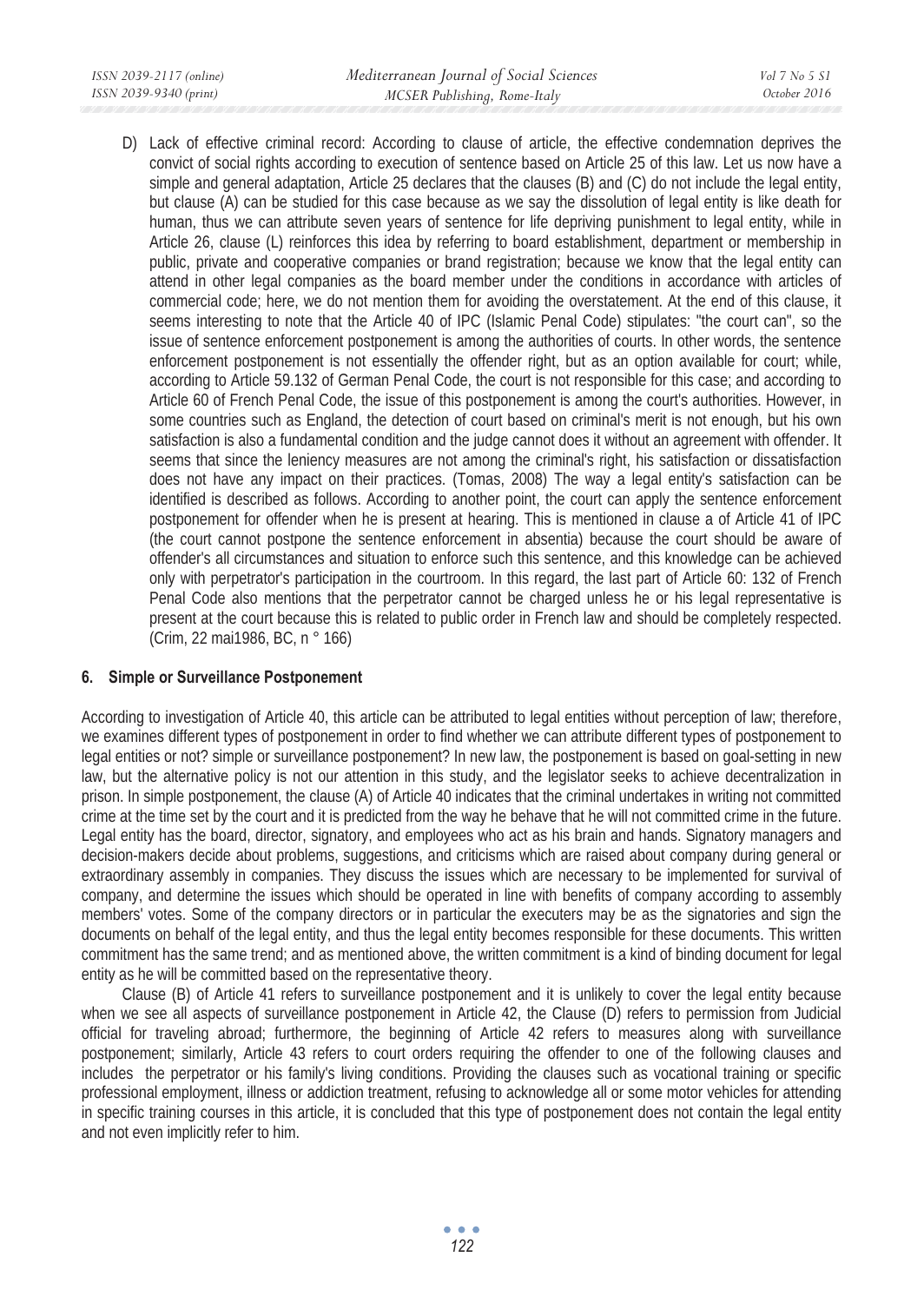## **7. Penalty Suspension**

According to article 46, which refers to penalty suspension, the court can postpone the sentence enforcement for 6 months to 2 years in Tazir crimes grading 3 to 8 after approving the criminal's individual, familial and social situation and background and the reasons for commitment of crime. Therefore, the suspension has the same conditions as postponement, and thus we only consider the conditions of postponement and its clauses assuming that the real person is included in postponement, and the penalty suspension is the same as postponement, so we do not restudy them. However, according to this part of Article 46, the criminal can ask the criminal sentence judge or prosecutor for suspension after passing one third of sentence in the case of eligibility and legal conditions. Theory of representation is true in this case as the asking the judge about sentence suspension for the one as a legal entity should be done by manager, board member, inspector or other people in company as the lawyers or representatives. As we have investigated the legal entity's right to suspension and postponement and concluded that the legal entity is included in suspension and postponement, we summarize some points as follows:

As it is said that the interpretation should be made in favor of perpetrator in order to make the laws more appropriate and easier for him, how the forecast of correcting the perpetrator can be connected only to real person, not the legal entity, and how the aspects of commutation can be considered only for legal entity. According to descriptions, the majority of this article (38) can easily involve the legal entity as well as other clauses of Article 40 as we have expressed our reasons for their inclusion in law detection. Secondly, when you look closely in clause (C) of Article 38, we find that the loss compensation can even include the financial compensation in the case of legal entity, for instance, when Tehran Blood Transfusion Organization distributed infected blood, it was obliged to pay plaintiff for compensation. Furthermore, when we have a brief look at law, i.e. article 508 of Tazir law, we find that it points out the group. Furthermore, it refers to organizational crime which is associated to legal entity because there is not an obligatory for registered legal entity to give him this feature. If it was, with what names we could identify the groups such as ISIS (Islamic State of Iraq and the Levant), Taliban and al-Qaeda.

## **8. Second Issue: Investigation of Second Hypothesis**

Legal entities are not included in sentence enforcement postponement and penalty suspension.

## **9. Sentence Enforcement Postponement**

In this regard, as we consider the contrary issue, we should have perception of law denial. According to of Article 20 of Islamic Penal Code (IPC), which refers to punishments for legal entities, it seems that we cannot postpone the sentence enforcement, and these sentences are not included in Article 20 for analogy. Furthermore, if we investigate these clauses in Article 40, or the existence of commutation factors, forecast of perpetrator's correction, compensation for losses, lack of criminal background, it is concluded that despite assuming some clauses including compensation for losses for legal entity, we should consider all conditions in Article 40 as one of the clauses of perpetrator's correction refers to legal entity. Therefore, it is unlikely to decide in favor of postponement. According to another point in Article 40, it refers to individual and familial situation which is not related to legal entity; and the law rakes precaution against this new case for real people. Furthermore, the clause (D) of Article 40, which considers the lack of previous criminal record effective, has considered it as social deprivation, and Article 25 of IPC has referred to its terms and provisions such as life-depriving punishment, life imprisonment depriving, amputation, death, revenge (Qisas), and whipping and such these cases which clearly belong to real people and considered by legislator. Furthermore, the "loss compensation" indicates that the commutation aspects are seen in person, and he is investigated in terms of personality, and the remorse is seen in him, and this is true only for real person.

# **10. Penalty Suspension**

In Tazir crimes grades 3 to 8, only the grades 5 and 6 consider the prohibition of invitation to raise capital for legal entity in the case that the suspension is implemented for legal entities, and thus we see the term namely "existence of provisions for sentence enforcement postponement" as explained previously, and the legislators have not considered them for legal entity. Here, if we accept this possibility, how the judge or prosecutor can ask for suspension in the case of permanent invitation prohibition to raise capital after 1/3 of sentence. This question raises for both sentence enforcement suspension or postponement: How does the judge can find out that the legal entity is corrected; however, the legal entity